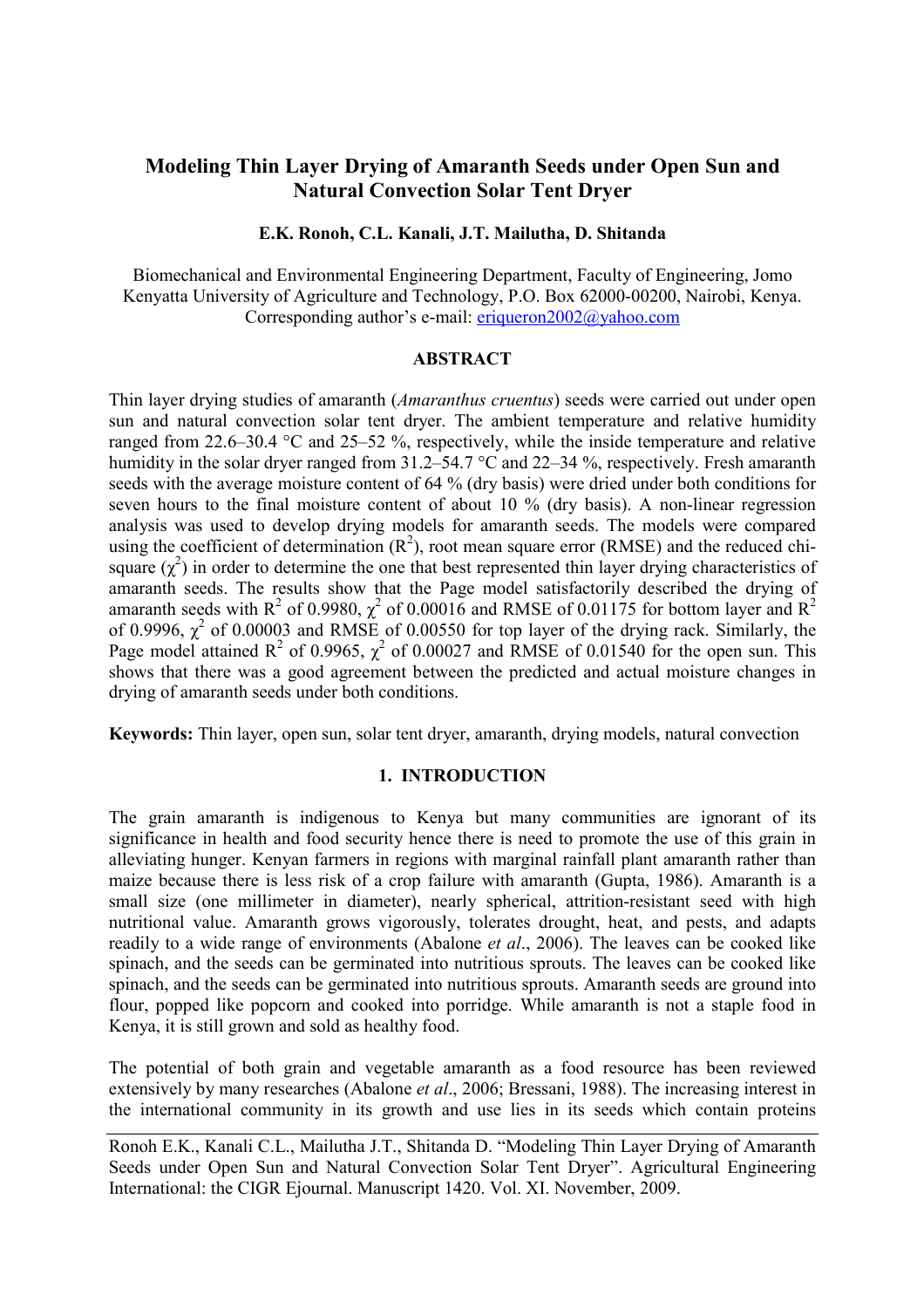between 16 and 18 % and have high lysine content. Amaranth grain, cultivated in family scale, is exposed to ambient air and naturally dries. When amaranth is cultivated on a large scale (25-800 acres), heavy field losses occur as the crop easily shatters the seeds when dry. In order to reduce the field losses, amaranth can be harvested with moisture content of about 30 % (dry basis) or more with necessary artificial drying to reduce the moisture level to about 10 % (dry basis) to assure safe preservation (Abalone *et al*., 2006). Drying is one of the cheap and common preservation methods for biological products (Shitanda and Wanjala, 2003). Solar drying is a good alternative for farmers in Kenya and other developing countries as the dryers can generate relatively high air temperatures and low relative humidity, both of which are conducive to improved drying rates.

Solar drying is actually a form of convective drying, in which the air is heated by solar energy in a solar collector. Due to the elliptical orbiting of the earth around the sun, the distance between the earth and the sun fluctuates annually and this makes the amount of energy received on the earth's surface  $(I_{\rm sc})$  to fluctuate annually in a manner given by Eq. 1 (Sukhatme, 2003), where  $I_{\rm sc}$ is the solar constant valued at 1367 W/ $m<sup>2</sup>$  and n is the day of the year.

$$
I'_{sc} = I_{sc} \left( 1 + 0.033 \cos \left( \frac{360n}{365} \right) \right)
$$
 (1)

The direct solar radiation reaching a unit area of a horizontal surface in the absence of atmosphere  $I_b$  can be expressed as in Eq. 2 (Al-Ajlan *et al.*, 2003), where  $\varphi$  is the latitude (degrees),  $\beta$  is the angle of inclination of surface from horizontal (degrees),  $\delta$  is the angle of declination (degrees) and  $\omega$  is the hour angle (degrees) given by Eq. 3 (Sukhatme, 2003) where  $H_r$  is hour of the day in 24 hour time. The diffused radiation  $I_d$  can be estimated as direct radiation incident at  $60^{\circ}$  on the collector surface (Sukhatme, 2003). The total solar radiation I<sub>t</sub> incident on the horizontal surface is therefore given by adding the direct and diffused components of solar radiation.

$$
I_b = I'_{sc} \left( \sin \left( \phi - \beta \right) \sin \delta + \cos \delta \cos \omega \cos \left( \phi - \beta \right) \right)
$$
\n
$$
\omega = 15(12 - H_r) \tag{3}
$$

The drying kinetics of food is a complex phenomenon and requires simple representations to predict the drying behaviour, and for optimizing the drying parameters. Many researches on the mathematical modeling and actual studies have been conducted on the thin layer drying processes of various agro-based products such as rough rice (Basunia and Abe, 2001), green pepper, green bean and squash (Yaldiz and Ertekin, 2001). However, very little information is available on thin layer drying behaviour of amaranth seeds (Abalone *et al*., 2006). The study was therefore undertaken to model the thin layer drying of amaranth seeds under open sun and natural convection solar tent dryer.

### **2. MATERIALS AND METHODS**

### **2.1 Experimental Solar Dryer**

The schematic diagram of the natural convection solar tent dryer used in this study is shown in Figure 1(a). The dryer consisted of a chimney, the main structure with a door and a concrete base. The main structure measured 1.85 m wide, 2.73 m long and 2.55 m high. The top part of

Ronoh E.K., Kanali C.L., Mailutha J.T., Shitanda D. "Modeling Thin Layer Drying of Amaranth Seeds under Open Sun and Natural Convection Solar Tent Dryer". Agricultural Engineering International: the CIGR Ejournal. Manuscript 1420. Vol. XI. November, 2009.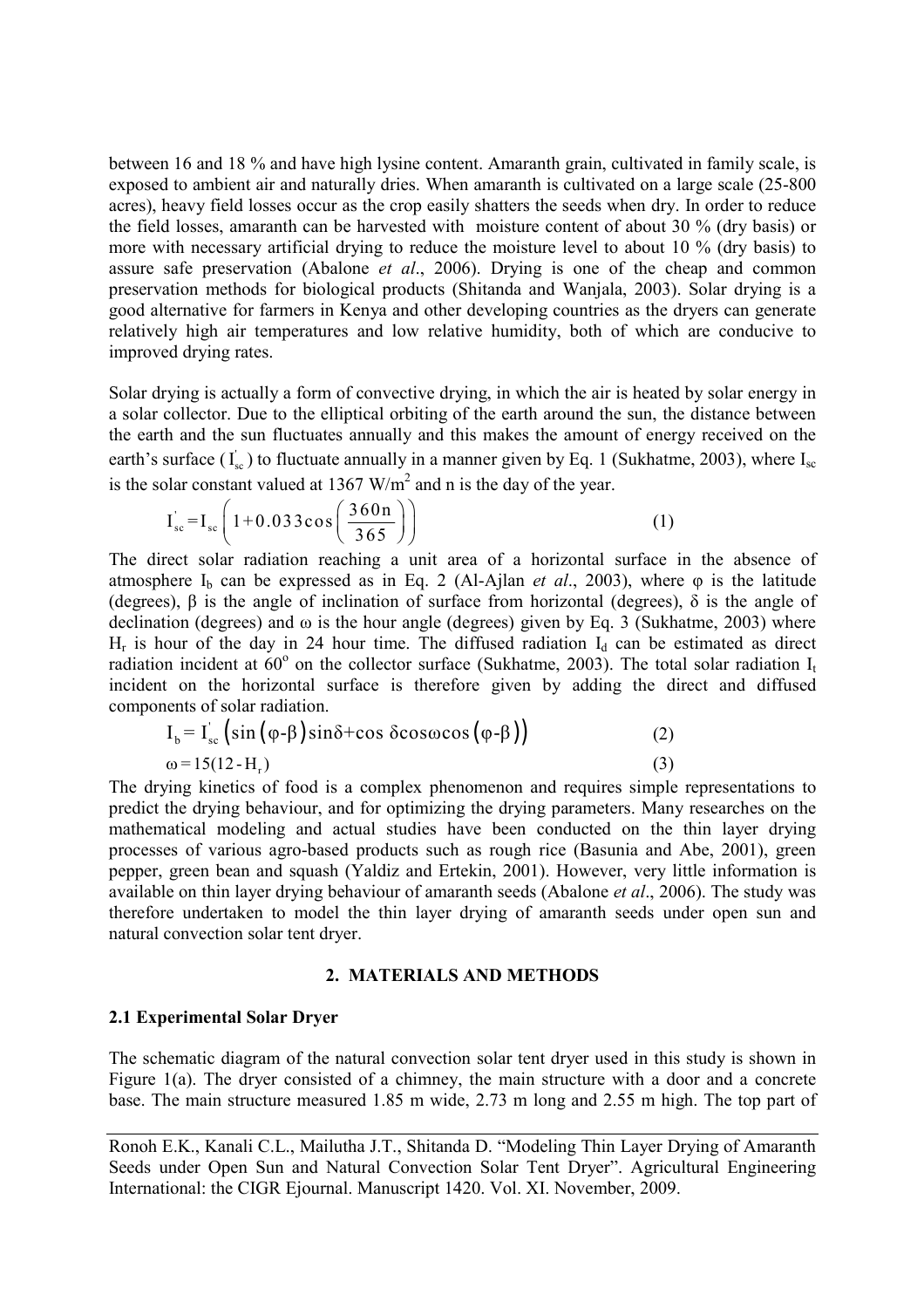this structure was semi-circular in shape with a radius of 0.5 m and was entirely covered with a polyvinyl chloride (PVC) material. The dimensions of the door were 0.6 m wide and 1.8 m high. A detailed diagram illustrating locations of drying trays in a drying rack is shown in Figure 1(b). Flat and angled iron bars were used to fabricate these trays, and a fine wire mesh was placed at the top of each layer. The entire system was completely sealed from light in order to preserve light sensitive nutrients in the drying material. For air circulation purposes, a protruding chimney was provided at the top center of this structure.



Figure 1. Schematic diagram of a natural convection solar tent dryer (a), and the arrangement of drying trays in two layers (b). In this figure:  $W = 1.85$  m;  $L = 2.73$  m;  $H = 2.05$  m;  $R = 0.5$  m.

# **2.2 Sample Preparation and Drying Conditions**

Amaranth seeds were planted at the Horticultural farm of Jomo Kenyatta University of Agriculture and Technology (JKUAT) in order to obtain freshly harvested grains for the drying experiment. JKUAT is located in Juja (37.05° E longitude, 1.19° S latitude and at an altitude of 1550 m above sea level). The mean annual temperature of Juja is  $18.9 °C$  with mean annual maximum and minimum temperatures of 26.1 and 13.6  $^{\circ}$ C, respectively. The relative humidity ranges from 15 to 80 % (Uluko *et al*., 2006). *Amaranthus cruentus* seeds were planted during the month of October 2008 in an experimental plot  $(6 \text{ m} \times 3 \text{ m})$  and in rows spaced at 0.5 m. The seeds were planted in holes spaced at 0.2 m within a row in finely prepared loam soil which was packed to assure good seed-to-soil contact. The rains were not adequate during this period and water was therefore artificially applied to ensure good germination. Germination took three to four days and the weeding process between rows was done after two weeks from germination. The plants were thinned after three weeks of germination in order to leave three plants per hole. This was followed by another thinning after two more weeks which left one plant per hole in order to provide sufficient air and sunlight to the crop (Gupta, 1986). Fresh amaranth seeds were harvested with moisture content of approximately 64 % (dry basis) after 90 days. The harvesting involved detaching seeds from the seed heads and cleaning them manually to remove any foreign material before drying.

The study on thin layer drying of amaranth seeds was conducted in an open area near the Agricultural Processing Engineering Laboratory of Biomechanical and Environmental Engineering Department, JKUAT in the month of December 2008. A sample of approximately 50 g was evenly spread on a drying tray (0.25 m×0.25 m) to form a single layer. Two layers were

Ronoh E.K., Kanali C.L., Mailutha J.T., Shitanda D. "Modeling Thin Layer Drying of Amaranth Seeds under Open Sun and Natural Convection Solar Tent Dryer". Agricultural Engineering International: the CIGR Ejournal. Manuscript 1420. Vol. XI. November, 2009.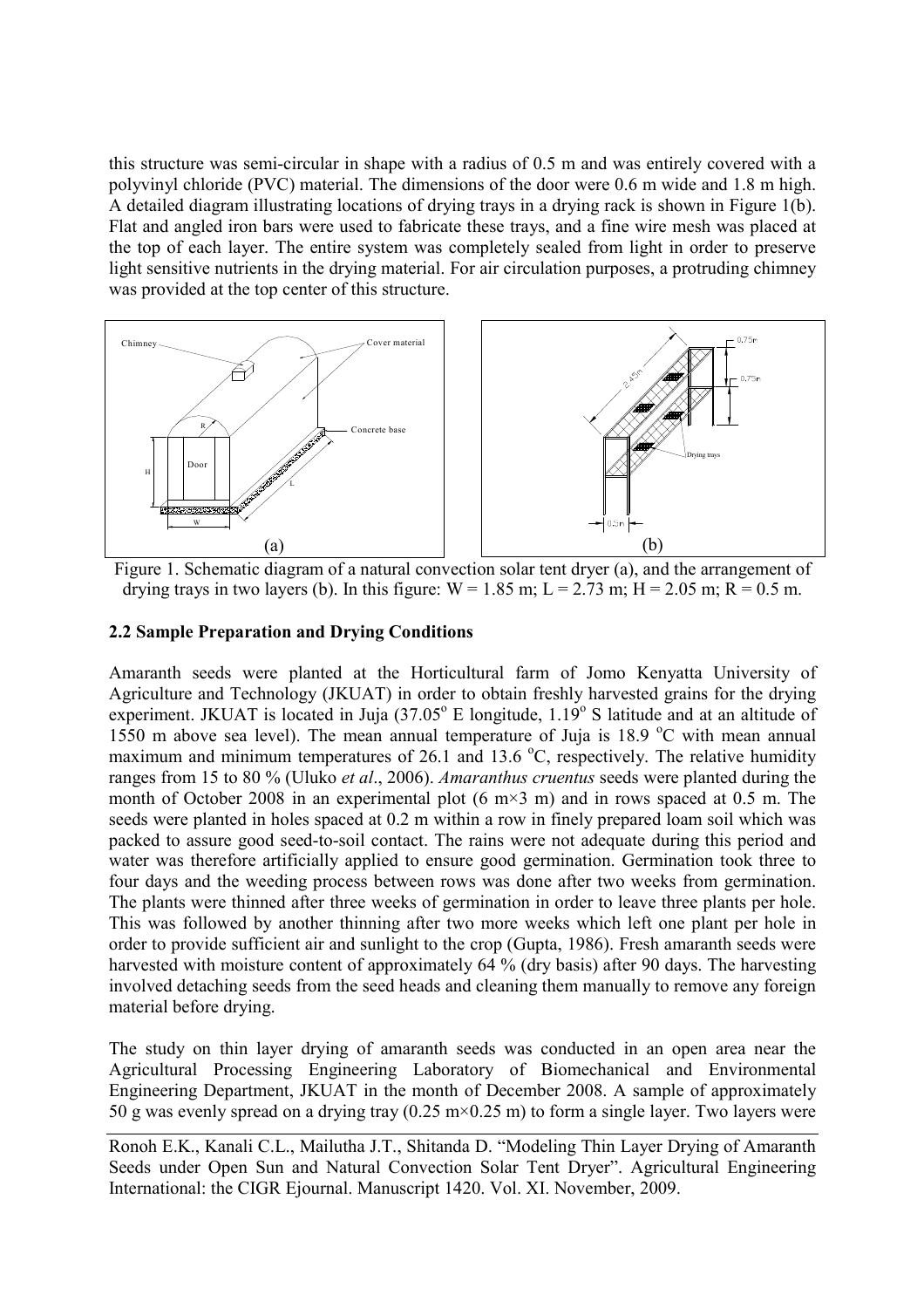used in the drying rack, i.e. top and bottom layers. Data acquisition involved recording ambient temperature and relative humidity, and temperature and relative humidity inside the dryer, and the moisture content of the grains. The data were recorded at 30 minutes intervals from 9:00 to 16:00. The capacity and sensitivity of Shimadzu electronic balance (LIBROR EB-4300D, Japan) used were 600 g and 0.01 g, respectively. The ambient and inside temperatures were taken using thermocouples which relayed data to a Thermodac electronic data-logger (ETO Denki E, Japan) with  $\pm 1^{\circ}$ C accuracy, while relative humidity (RH) was recorded using a digital thermohygrometer sensor (HC-520, Hong Kong) with  $\pm$ 5% accuracy within 20 and 99% RH. The solar radiation data was evaluated from electronic world satellite solar maps and Eqs. 1–3 gave the hourly computed solar radiation values.

## **2.3. Prediction Accuracy of Thin Layer Models**

The collected moisture data were used to plot graphs of moisture content against drying time, and to evaluate Eq. 4, which is based on the theory of thin layer drying (Uluko *et al*., 2006). The drying rate (DR) was taken to be approximately proportional to the difference in moisture content between the product being dried and equilibrium moisture content at the drying air state, as given by Eq. 5, where  $M_t$  is moisture content at time  $t$ ,  $M_{t+dt}$  is moisture content at time  $t+dt$ and *dt* is time of successive measurements (Omid *et al*., 2006). For mathematical modeling, the thin layer drying equations in Table 1 were tested to select the best model for describing the drying curve of amaranth seeds.

$$
MR = e^{-kt} \tag{4}
$$

$$
DR = \frac{M_{t+dt} - M_t}{dt}
$$
 (5)

| $S/N0$ . | Model*               | <b>Model name</b>   | <b>References</b>            |
|----------|----------------------|---------------------|------------------------------|
|          | $MR = \exp(-kt)$     | Newton              | Yaldiz and Ertekin (2001)    |
| 2        | $MR = \exp(-kt^n)$   | Page                | Abalone <i>et al.</i> (2006) |
|          | $MR = \exp[-(kt)^n]$ | Modified Page       | Omid et al. (2006)           |
| 4        | $MR = aexp(-kt)$     | Henderson and Pabis | Chhninman (1984)             |
|          | $MR = aexp(-kt) + c$ | Logarithmic         | Yagcioglu et al. (1999)      |
| 6        | $MR = 1 + at + bt^2$ | Wang and Singh      | Wang and Singh (1978)        |

Table 1. Mathematical models widely used to describe the drying kinetics

 $*$  *a, b, c* and *n* are drying coefficients, *t* is drying time (hours) and *k* is drying constant (h<sup>-1</sup>)

Modeling the drying behaviour of different agricultural products often requires the statistical methods of regression and correlation analyses. Regression analyses were done using the GenStat statistical tool. The coefficient of determination  $(R^2)$ , reduced chi-square  $(\chi^2)$  and root mean square error (RMSE) were used to determine the quality of the fit. The higher the value of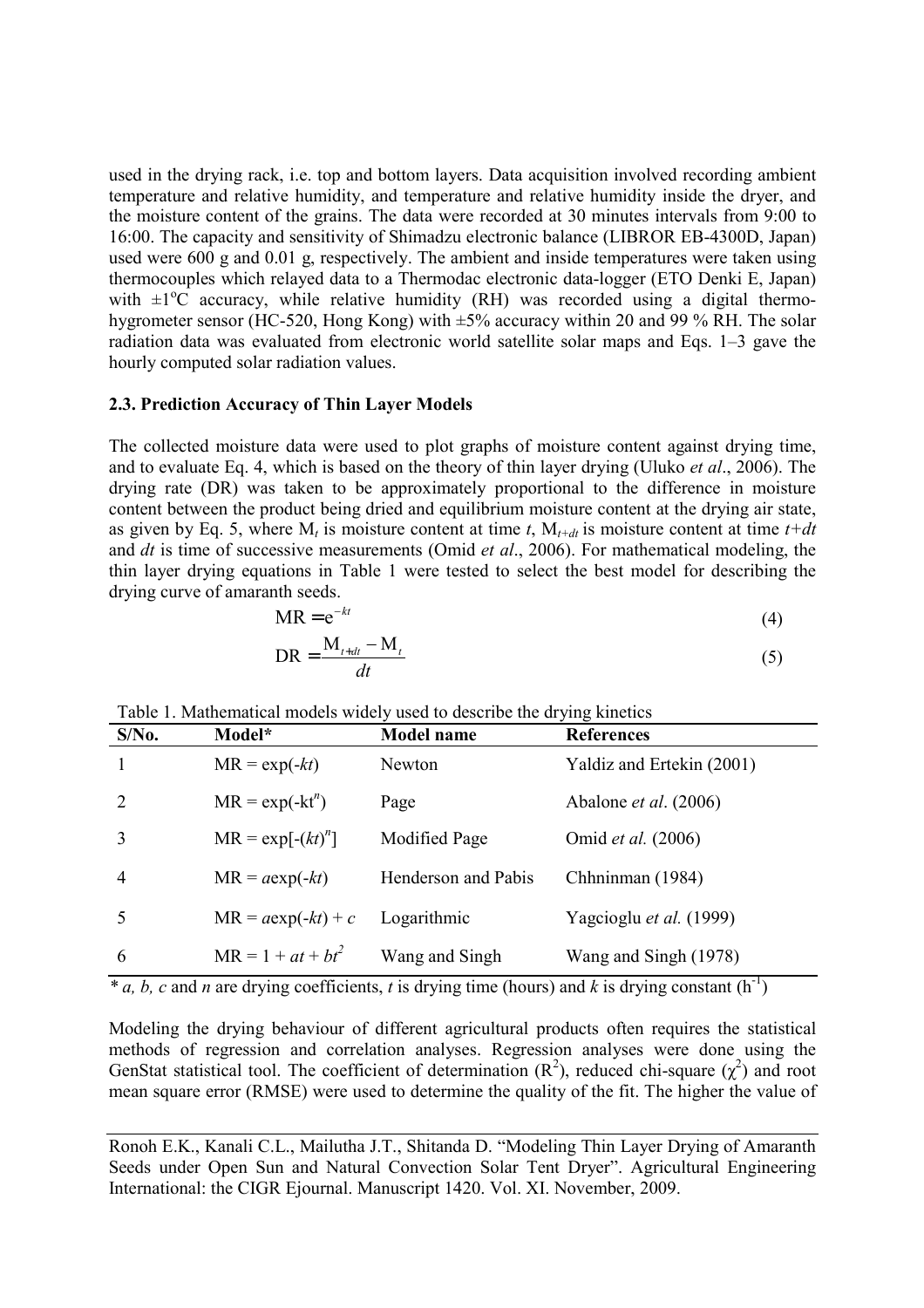$R^2$ , and the lower the values of  $\chi^2$  and RMSE, the better goodness of fit is observed (Yaldiz and Ertekin, 2001; Sarsavadia *et al*., 1999).

Diffusivity is used to indicate the flow of moisture leaving the material during drying. In the falling rate period of drying, moisture is transferred mainly by molecular diffusion. Moisture diffusivity is influenced mainly by moisture content and temperature of material. For a drying process in which the absence of a constant rate is observed, the drying rate is limited by the diffusion of moisture from the inside to the surface layer, represented by Fick's law of diffusion. Assuming that the amaranth seeds can be approximated with spheres, the diffusion is expressed by Eq. 6 (Konishi *et al.*, 2001) where  $D_e$  is the effective moisture diffusivity (m<sup>2</sup>/s) and  $r_a$  is the radius of amaranth seed (m).

$$
\frac{\partial M}{\partial t} = D_e \left( \frac{\partial^2 M}{\partial r_a^2} \right)
$$
 (6)

For the transient diffusion in a sphere, assuming uniform initial moisture content and constant effective diffusivity throughout the sample, the analytical solution of Eq. 6 yields Eq. 7.

$$
MR = \frac{M - M_e}{M_o - M_e} = \left(\frac{6}{\pi^2}\right) exp\left[-D_e t \left(\frac{\pi^2}{r_a^2}\right)\right]
$$
(7)

The effective moisture diffusivity  $(D_e)$  is determined by applying logarithms to Eq. 7 to obtain a linear relation of the form shown in Eq. 8. Therefore, a plot of ln(MR) versus time result in a straight line, and the diffusivity may be determined from the slope (slope =  $-D_e\pi^2/r_a^2$ ).

$$
\ln(MR) = \ln\left(\frac{6}{\pi^2}\right) - \left(D_e \frac{\pi^2}{r_a^2}\right)t
$$
\n(8)

## **3. RESULTS AND DISCUSSION**

Before modeling the thin layer drying of amaranth seeds, drying conditions (viz., temperature, relative humidity and solar radiation) and moisture content data were acquired between 9:00 and 16:00 at intervals of 30 minutes under open sun and in a natural convection solar tent dryer. These data were monitored within the dryer at two levels (i.e., bottom layer and top layer) and in the open sun. Figure 2 compares the temperatures developed in the open sun and inside the solar tent dryer at two levels on a typical day of December 2008. The inside temperatures corresponded to top and bottom layers placed at 0.75 m from each other and the ground surface in the solar tent dryer. The temperatures inside the solar tent dryer were higher than those in the open sun (27.8 $\pm$ 2.6 °C) throughout the drying period. The results also show that the temperatures developed in the top layer were always higher  $(48.9\pm4.8 \degree C)$  than those developed in the bottom layer  $(39.5\pm3.8 \text{ °C})$ . This was perhaps due to the closeness of the top layer to the solar energy harnessing surface of the cover material. The inside temperatures were highest between 12:30 and 13:30. The difference between the inside and open sun temperatures (margin:  $12.8-24.3 \text{ }^{\circ}\text{C}$ ) was also high during this time. Figure 2 also indicates that solar radiation has a direct effect on open sun and solar dryer temperatures. The mean value of ten-year (1996–2005) solar radiation data obtained from world satellite map (NASA) was approximately  $6 \text{ kW/m}^2$  and slightly lower than the sum of calculated hourly results  $(1.6\pm0.3 \text{ kW/m}^2)$ .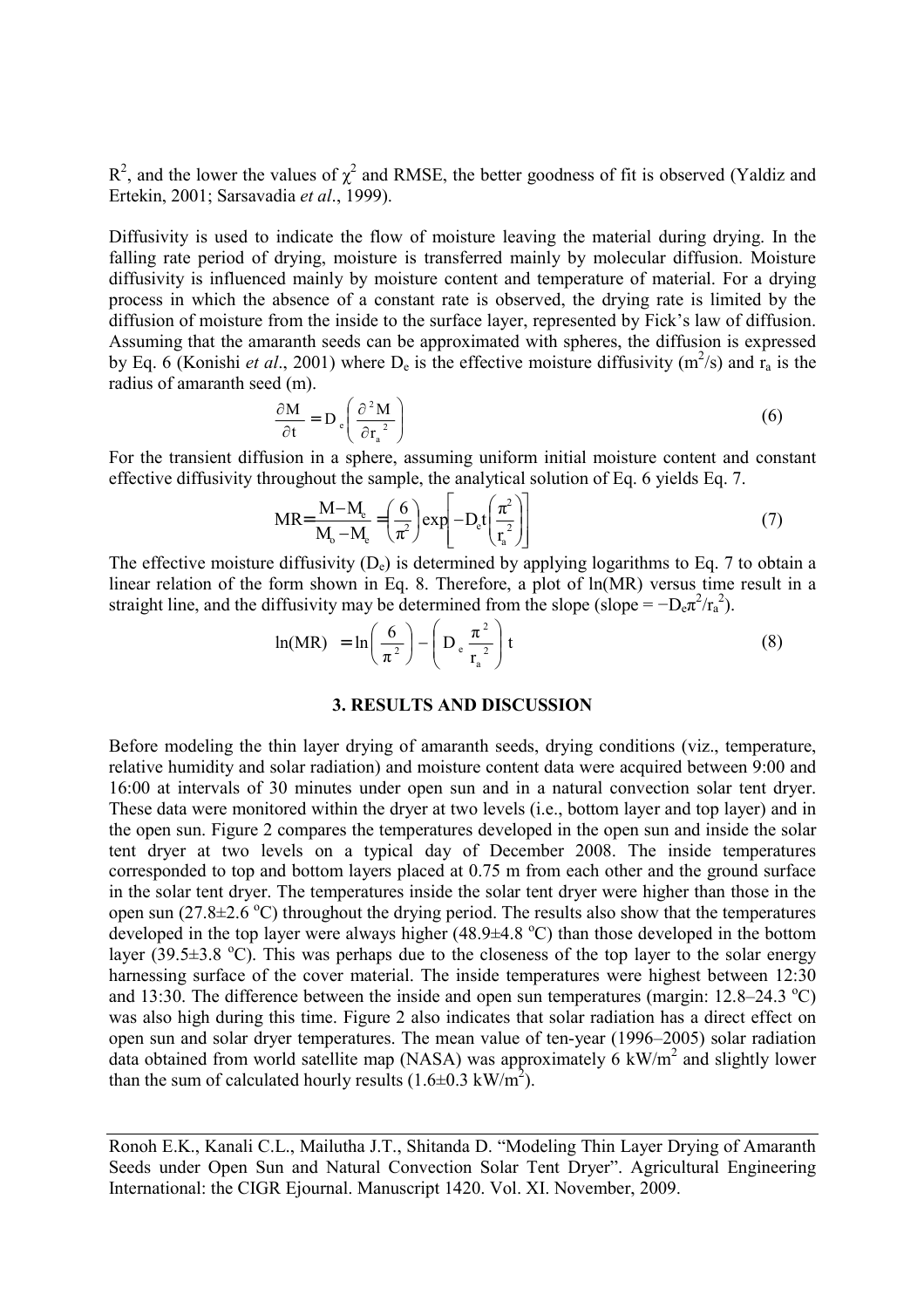

Figure 2. Comparison of temperature and total solar radiation with time in the solar tent dryer and the open sun on a typical day of December 2008.

The relative humidity of the drying air in the solar tent dryer was lower  $(25.6\pm4.3\%)$  than that for the open sun  $(29.5\pm5.4\%)$  throughout the drying period as shown in Figure 3. At any given time, there was a decreasing trend in relative humidity for the two drying conditions (viz., solar tent dryer and open sun). When Figures 2 and 3 are compared, it is noted that at any given time an increase in temperature led to decrease in relative humidity. This indirect relationship has also been reported by Basunia and Abe  $(2001)$ . Regression analyses relating the temperature  $(T_i)$  and relative humidity ( $Rh_i$ ) inside the solar tent dryer to the open sun temperature ( $T_a$ ) and relative humidity  $(Rh_a)$ , and total solar radiation  $(I_t)$  yielded linear relationships as shown in Eqs. 9 and 10. The high  $R^2$  values (>0.9) obtained imply that there is a strong correlation between the drying conditions inside the solar tent dryer and the open sun conditions.

$$
T_i = 1.38T_a + 10.46 I_t - 6.27
$$
  
\n
$$
R_i = 0.75 R h_a - 0.02 I_t + 0.07
$$
  
\n
$$
R^2 = 0.98
$$
  
\n
$$
R^2 = 0.99
$$
  
\n(9)  
\n
$$
R^2 = 0.98
$$
  
\n(9)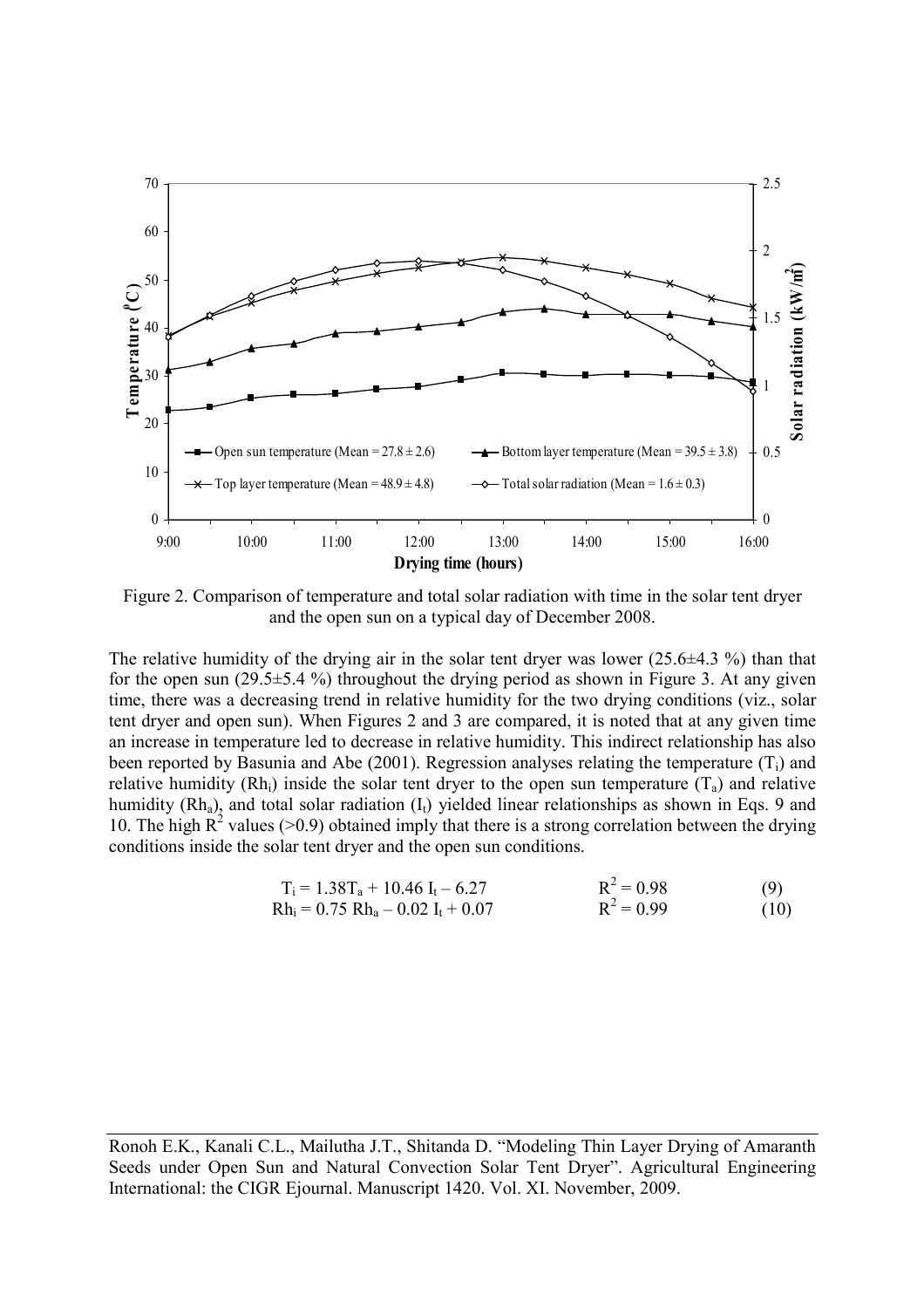

Figure 3. Comparison of relative humidity in the open sun and inside the solar tent dryer on a typical day of December 2008.

Figure 4 shows that the moisture content of amaranth seeds decreased exponentially with increase in drying time. The results show that under all the three drying conditions (viz., open sun, bottom layer and top layer) the rate of drying was highest within the first 2.5 hours of drying. Thereafter, the drying rate reduced significantly. This observation is common with most cereal grains as reported by Abalone *et al*. (2005) and Basunia and Abe (2001). As seen from the figure, there was no constant rate drying period and therefore the falling rate period prevailed in the entire thin layer drying process of amaranth seeds. It is also worth noting that the grains dried from an initial moisture content ranging from 61.3–66.7 % (dry basis) to an equilibrium moisture content of 7% (dry basis). It took 3.5, 4.5 and 6 hours to dry the seeds to the equilibrium moisture content for the top layer, bottom layer and open sun, respectively.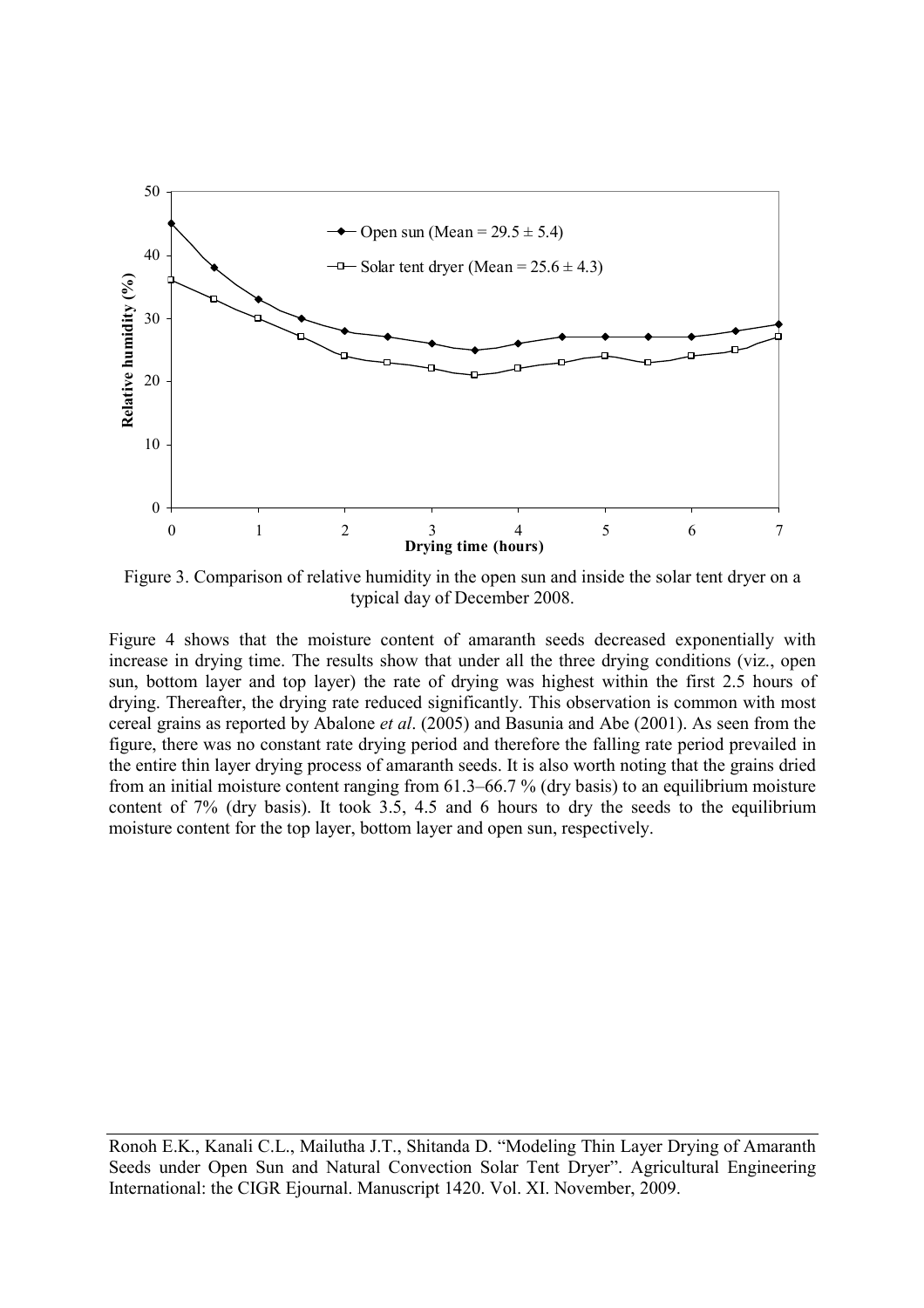

Figure 4. Drying curves for amaranth seeds under solar tent dryer and open sun.

Figure 5 shows that the drying rate decreased continuously with increasing drying time. The drying rate increased from open sun, bottom layer and top layer at any given time. However, the drying rates were not significantly different. These results are in agreement with the observations of earlier researchers based on thin layer drying of amaranth seeds (Abalone *et al*., 2006). In the falling rate period the material surface is no longer saturated with water and the drying rate is therefore controlled by diffusion of moisture from the interior of solid to the surface (Diamante and Munro, 1993). As expected, the decrease of relative humidity in the open sun and under the solar tent dryer increases the drying rate of the material because higher temperatures are developed.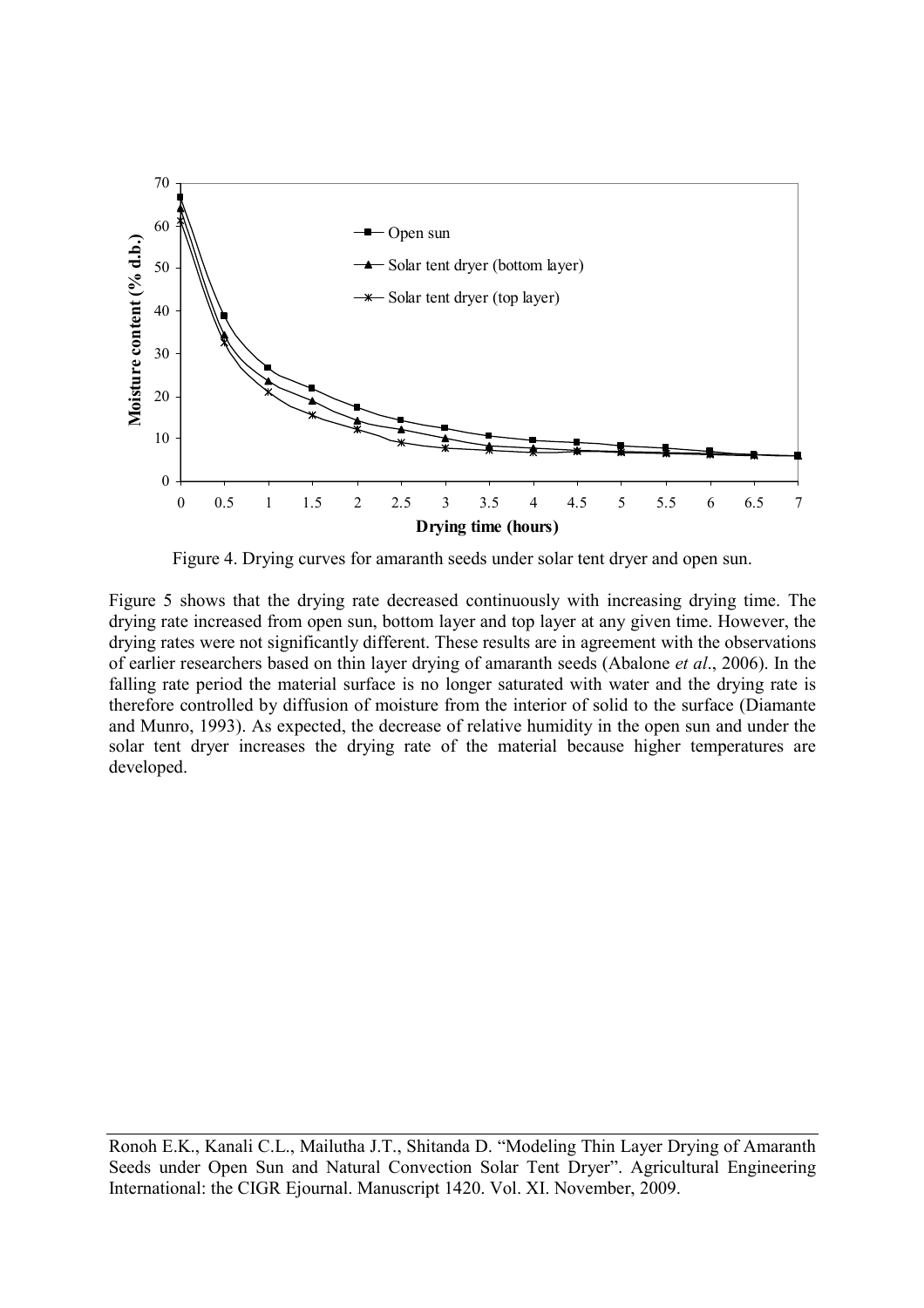

Figure 5. Drying rate as a function of drying time of amaranth seeds.

Regression analyses were done for six thin layer drying models (viz., Newton, Page, Modified Page, Henderson and Pabis, Logarithmic and Wangh and Singh) by relating the drying time and moisture ratio in order to select the model that adequately describes thin layer drying of amaranth seeds. The acceptability of the model was based on  $R^2 \approx 1$ , and low values of  $\chi^2$  and RMSE. The model coefficients and parameters of error analysis under the natural convection solar tent dryer, and the open sun are presented in Tables 2–4. When all the six models are considered, the results show that the  $R^2$  values obtained for the dryer at the top layer, bottom layer and open sun ranged from 0.834–0.999, 0.858–0.998 and 0.878–0.997, respectively. The corresponding values for the RMSE were 0.0055–0.1065, 0.0118–0.0979 and 0.0003–0.0095, respectively. Those for the  $\chi^2$  were 0.0000–0.0131, 0.0002–0.0111 and 0.0154–0.0908, respectively. Comparison of the six models shows that the Page model attained the highest  $R^2$  $(0.997-0.999)$  and the lowest RMSE  $(0.0003-0.0118)$  and  $\chi^2$   $(0.0000-0.0154)$  values. This illustrates that, even though all the tested models satisfactorily predicted the thin layer drying of amaranth grains, the Page model performed better than the rest. Similarly, Figure 6 compares the moisture ratios predicted by the Page model and the actual values under both top and bottom layers of the solar tent dryer and in the open sun. The figure confirmed a good prediction of moisture ratio by the Page model during thin layer drying of amaranth seeds throughout the drying period. These results are in agreement with the observations by Abalone *et al*. (2006) for thin layer drying of amaranth seeds.

Ronoh E.K., Kanali C.L., Mailutha J.T., Shitanda D. "Modeling Thin Layer Drying of Amaranth Seeds under Open Sun and Natural Convection Solar Tent Dryer". Agricultural Engineering International: the CIGR Ejournal. Manuscript 1420. Vol. XI. November, 2009.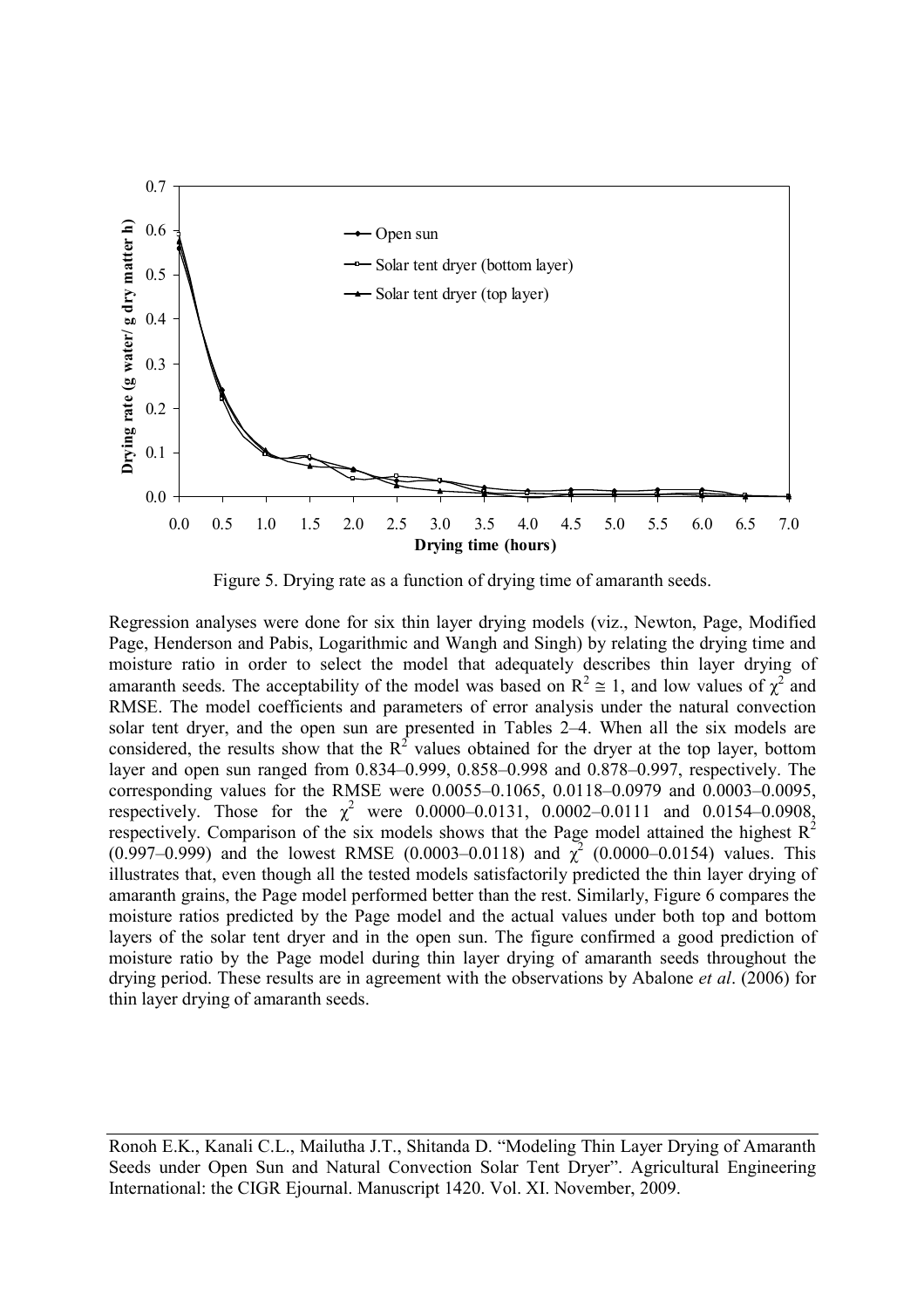| <b>Model</b>        | Model coefficients and constants     | $\mathbf{R}^2$ | <b>RMSE</b> |        |
|---------------------|--------------------------------------|----------------|-------------|--------|
| Newton              | $k = 0.7803$                         | 0.963          | 0.0027      | 0.0500 |
| Page                | $k = 0.99$ , $n = 0.8141$            | 0.997          | 0.0003      | 0.0154 |
| Modified Page       | $k = 0.99$ , $n = 0.8141$            | 0.996          | 0.0003      | 0.0154 |
| Henderson and Pabis | $a = 1.0235, k = 0.7803$             | 0.954          | 0.0036      | 0.0555 |
| Logarithmic         | $a = 0.7585, k = 0.7792, c = 0.0187$ | 0.949          | 0.0043      | 0.0589 |
| Wang and Singh      | $a = -0.3125, b = 0.0310$            | 0.878          | 0.0095      | 0.0908 |

Table 2. Estimated parameters and comparison criteria for open sun drying

Table 3. Estimated parameters and comparison criteria for solar tent drying (bottom layer)

| <b>Model</b>        | Model coefficients and constants     | $R^2$ | <b>RMSE</b> |        |
|---------------------|--------------------------------------|-------|-------------|--------|
| Newton              | $k = 0.8341$                         | 0.948 | 0.0594      | 0.0038 |
| Page                | $k = 1.1494$ , $n = 0.8171$          | 0.998 | 0.0118      | 0.0002 |
| Modified Page       | $k = 1.1494$ , $n = 0.8171$          | 0.997 | 0.0128      | 0.0002 |
| Henderson and Pabis | $a = 0.8105, k = 0.8341$             | 0.960 | 0.0521      | 0.0031 |
| Logarithmic         | $a = 0.7333, k = 0.8446, c = 0.0053$ | 0.932 | 0.0679      | 0.0058 |
| Wang and Singh      | $a = -0.3249, b = 0.0334$            | 0.858 | 0.0979      | 0.0111 |

Table 4. Estimated parameters and comparison criteria for solar tent drying (top layer)

| <b>Model</b>        | Model coefficients and constants            | $\mathbf{R}^2$ | <b>RMSE</b> |        |
|---------------------|---------------------------------------------|----------------|-------------|--------|
| Newton              | $k = 0.8816$                                | 0.936          | 0.0662      | 0.0047 |
| Page                | $k = 1.2969$ , $n = 0.8219$                 | 0.999          | 0.0055      | 0.0000 |
| Modified Page       | $k = 1.2969$ , $n = 0.8219$                 | 0.998          | 0.0097      | 0.0001 |
| Henderson and Pabis | $a = 0.6337, k = 0.8816$                    | 0.864          | 0.0966      | 0.0108 |
| Logarithmic         | $a = 0.7277$ , $k = 0.9044$ , $c = -0.0049$ | 0.927          | 0.0705      | 0.0062 |
| Wang and Singh      | $a = -0.3347, b = 0.0353$                   | 0.834          | 0.1065      | 0.0131 |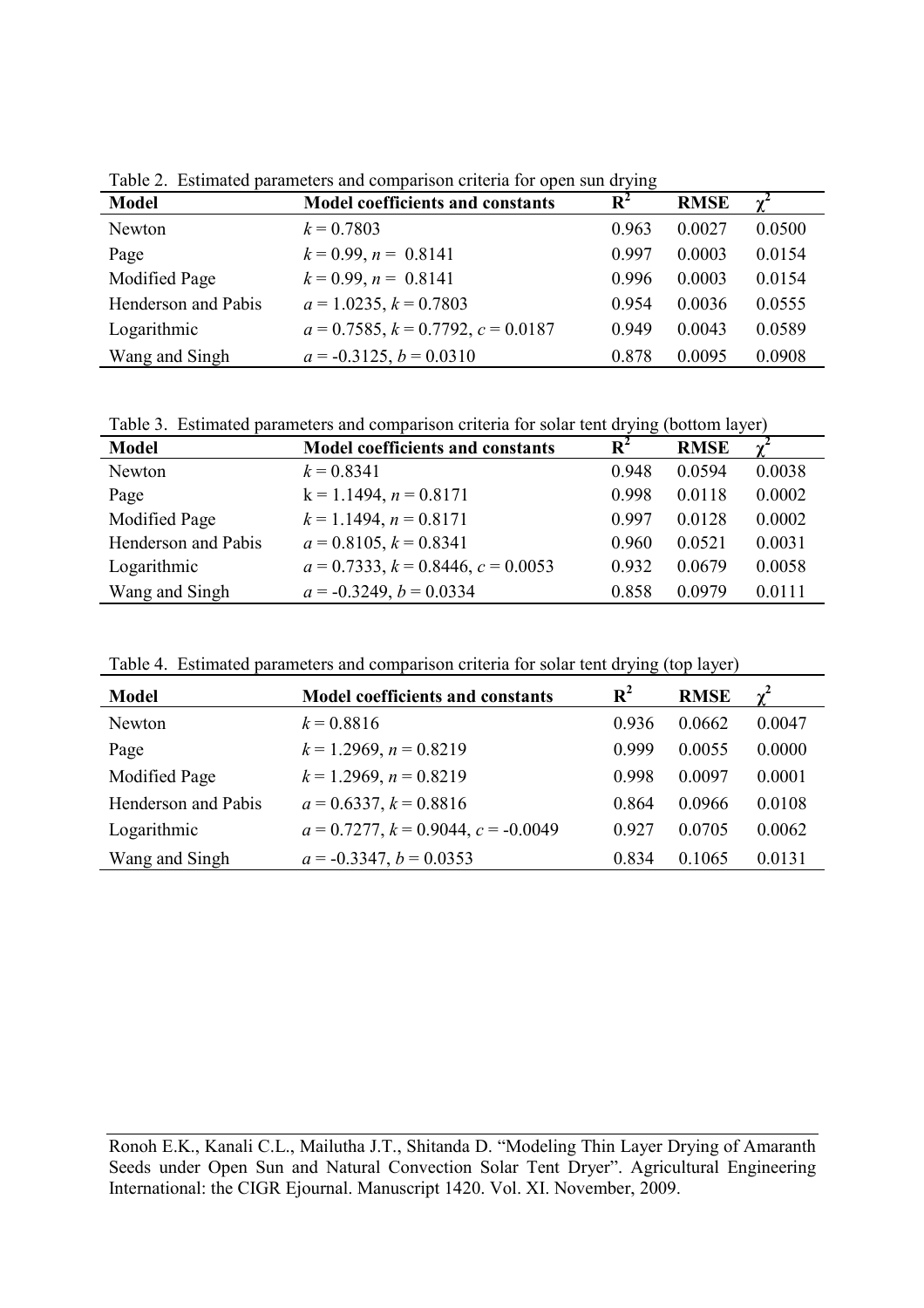

Figure 6. Comparison between the predicted moisture ratios using Page model and the actual values under open sun and in both top and bottom layers of the solar tent dryer.

The effective moisture diffusivities estimated from the drying data represent an overall mass transport property of moisture in the material, which may include liquid diffusion, vapour diffusion or any other possible mass transfer mechanism. The continuous decrease in moisture ratio with increase in drying time shows that the results can be interpreted using Fick's diffusion model (Konishi *et al.*, 2001). Effective moisture diffusivity (D<sub>e</sub>) was calculated using slopes derived from the linear regression of lnMR versus time data as defined in Eq. 9. The  $D<sub>e</sub>$  values of amaranth seeds under open sun drying, solar tent drying on bottom and top layers were found to be 5.49×10<sup>-12</sup> m<sup>2</sup>/s, 5.88×10<sup>-12</sup> m<sup>2</sup>/s and 6.20×10<sup>-12</sup> m<sup>2</sup>/s, respectively. High temperature values developed at the top layer of the drying rack in the solar tent dryer led to highest  $D<sub>e</sub>$  value and this represents the direct dependency of effective moisture diffusivity on temperature (Vizcarra Mendoza *et al*., 2003).

#### **4. CONCLUSION**

In this study, the drying behaviour of amaranth seeds was investigated under open sun and natural convection solar tent dryer. The solar tent dryer dried the amaranth seeds faster than the open sun. The drying of amaranth seeds occurred in the falling rate period where the drying rate decreased exponentially with increase in drying time. During the drying period, a strong correlation existed  $(R^2>0.9)$  between temperature and relative humidity in the solar tent dryer and the open sun, and total solar radiation. The temperatures developed in both top  $(48.9\pm4.8\degree C)$ 

Ronoh E.K., Kanali C.L., Mailutha J.T., Shitanda D. "Modeling Thin Layer Drying of Amaranth Seeds under Open Sun and Natural Convection Solar Tent Dryer". Agricultural Engineering International: the CIGR Ejournal. Manuscript 1420. Vol. XI. November, 2009.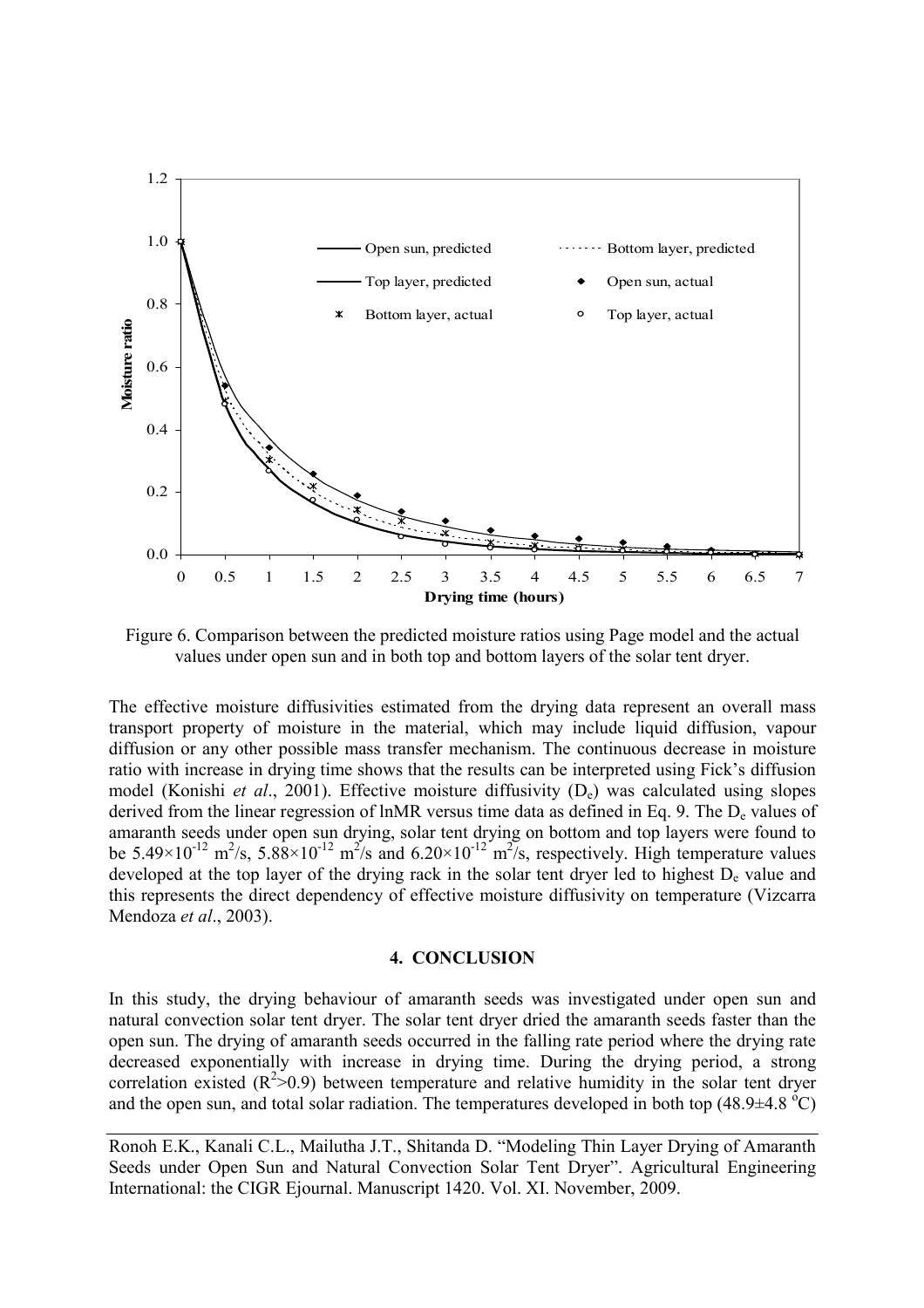and bottom (39.5 $\pm$ 3.8 °C) layers of the dryer were always higher than those in the open sun  $(27.8\pm2.6 \degree C)$ . In addition, the relative humidity values recorded in the dryer were lower  $(25.6\pm4.3\%)$  than those in the open sun  $(29.5\pm5.4\%)$ .

To explain the drying behaviour of amaranth seeds, six mathematical drying models were fitted to the drying data. Comparison of the coefficient of determination, root mean square error and the reduced chi-square showed that the Page model was the most suitable in describing thin layer drying of amaranth seeds under open sun  $(R^2, 0.997; RMSE, 0.0003; \chi^2, 0.0154)$  and on both bottom (R<sup>2</sup>, 0.998; RMSE, 0.0118;  $\chi^2$ , 0.0002) and top (R<sup>2</sup>, 0.999; RMSE, 0.0055;  $\chi^2$ , 0.0000) layers of the solar tent dryer. The effective moisture diffusivities for amaranth seeds ranged from  $5.49\times10^{-12} - 6.20\times10^{-12}$  m<sup>2</sup>/s.

### **5. ACKNOWLEDGEMENTS**

The authors are grateful to the Jomo Kenyatta University of Agriculture and Technology (JKUAT) for their financial support and research facilities to carry out this study.

### **6. REFERENCES**

- Abalone, R., Cassinera, A., Gastón, A. and Lara, M.A. 2006. Thin layer drying of amaranth seeds, *Biosystems Engineering***,** 93(2), 179–188.
- Al-Ajlan S.A., Al Faris, H. and Khonkar, H. 2003. A simulation modeling for optimization of flat plate collector design in Riyadh, Saudi Arabia. *Renewable Energy*, 28, 1325–1339.
- Basunia, M.A. and Abe, T. 2001. Thin-layer solar drying characteristics of rough rice under natural convection. *Journal of Food Engineering*, 47(4), 295–301.
- Bressani, R. 1988. Amaranth: The nutritive value and potential uses of the grain and by-products. *Food and Nutrition Bulletin*, 10(2), 49–59.
- Chhninman, M.S. 1984. Evaluation of selected mathematical models for describing thin layer drying of in-shell pecans. *Transactions of the ASAE*, 27, 610–615.
- Diamante, L.M. and Munro, P.A. 1993. Mathematical modelling of the thin layer solar drying of sweet potato slices. *Solar Energy*, 271–276.
- Gupta, V.K. 1986. Grain amaranths in Kenya. In: Proc. Third Amaranth Conf. Rodale Press, Inc., Emmaus, Pennsylvania.
- Konishi, Y., Horiuchi, J.I. and Kobayashi, M. 2001. Dynamic evaluation of the dehydration response curves of food characterized by a poultice-up process using a fish-paste sausage: A new tank model for computer simulation. *Drying Technology*, 19(7), 1271–1285.
- Omid, M., Yadollahinia, A.R. and Rafiee, S. 2006. A thin-layer drying model for paddy dryer. Proceedings of the International conference on Innovations in Food and Bioprocess Technologies,  $12<sup>th</sup>-14<sup>th</sup>$  December, AIT, Pathumthani, Thailand.
- Sarsavadia, P.N., Sawhney, R.L., Pangavhane, D.R. and Singh, S.P. 1999. Drying behaviour of brined onion slices. *Journal of Food Engineering*, 40, 219–226.
- Shitanda, D. and Wanjala, N.V. 2003. Effect of Different Drying Methods on the Quality of Jute (*Corchorus olitorius L.*). Proceeding of the 3rd Asian-Pacific Drying Conference. Asian Institute of Technology-Bangkok, Thailand.  $1<sup>st</sup>$  to  $3<sup>rd</sup>$  September. 627–636.
- Sukhatme, P.K. 2003. *Solar Energy: Principles of Thermal Collection and Storage*. 2<sup>nd</sup> Edn, Tata McGraw-Hill Publishing, New Delhi.

Ronoh E.K., Kanali C.L., Mailutha J.T., Shitanda D. "Modeling Thin Layer Drying of Amaranth Seeds under Open Sun and Natural Convection Solar Tent Dryer". Agricultural Engineering International: the CIGR Ejournal. Manuscript 1420. Vol. XI. November, 2009.